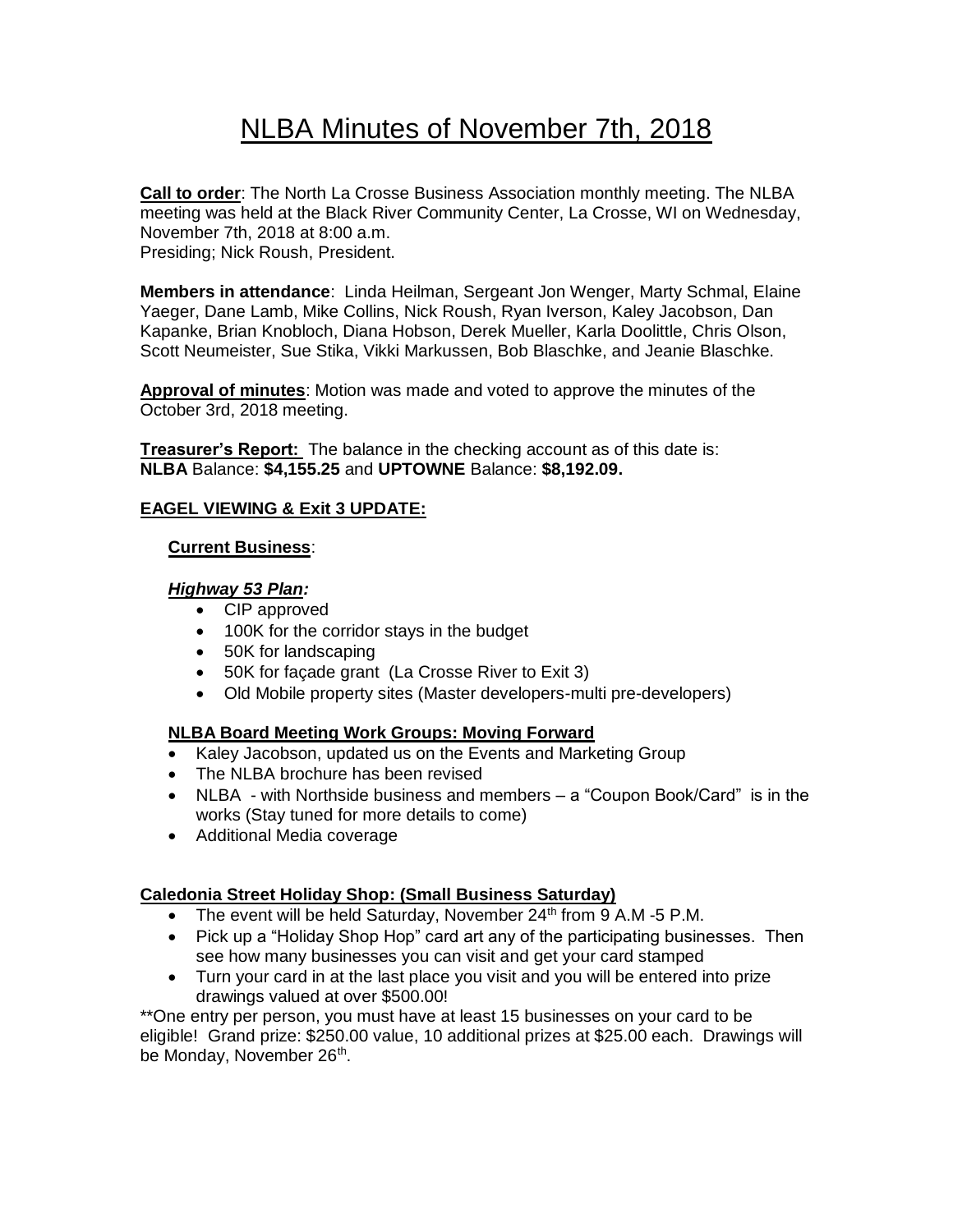## **LIGHTS OVER NORTH LA CROSSE EVENT**:

- **SATURDAY, NOVEMBER 24th from 5:00 – 6:30 P.M. (Copeland Park)** Bring the Family, all are welcomed!
- The Christmas Cards along Copeland will remain the same as last year for business (too late for any changes)
- Sponsor Sign Banner (Tami Plourde has kindly offered to make this year's banner)
- President, Nick Roush will flip the switch
- Tammy Woodruff (on behalf of Betty) will bring the children's gifts
- Volunteers to date: Nick Roush, Dan & Ruth Kapanke, Scott Neumeister, Derek Mueller, Andrea Richmond, Elaine Yaeger, Steve & Sharon Earp, Brian Knobloch, Karla Doolittle and Mike Collins
- Advertising (event) Posters: Linda Heilman, Scott Neumeister and Diana Hobson have offered to help distribute (50-11 X 17 posters were made). Thank you to all of you!!
- Discussion and feedback on serving beer and wine at this event has been tabled for our next NLBA meeting. (Many permits, license, proof of insurance, etc. would need to be secured) Hopefully, a decision can be reached at our December meeting.
- FIREWORKS: Marti Schmal attended our meeting today and informed us he and his team need to move the location of where they shoot off the fireworks due to safety concerns.
- The NLBA members approved a motion to increase our contribution for the fireworks display to \$500.00 which will be matched by the Skyrockers. This should be a fantastic display.

## **Sergeant Jon Wenger:**

- Discussed current problems and the need for public vigilance
- Local businesses are looking at funding for more cameras

## **Chamber of Commerce: Vicki Markussen**

- The PRAT referendum passed by a significant margin and will now go to the State assembly
- Dan Kapanke mentioned we need to reach out to Jill Billings on this issue
- Business owners need to explain this (PRAT) to their employees as most employees do not understand this situation
- It is in the works: the Chamber will be taking over the NLBA billing and accounts receivable staring January  $1<sup>st</sup> 2019$ . The billing cycle will be annually January to December. If you have paid your membership dues – all will be prorated billed according to your payment.

## **Andrea Richmond: Council Member**

• Not available at this meeting